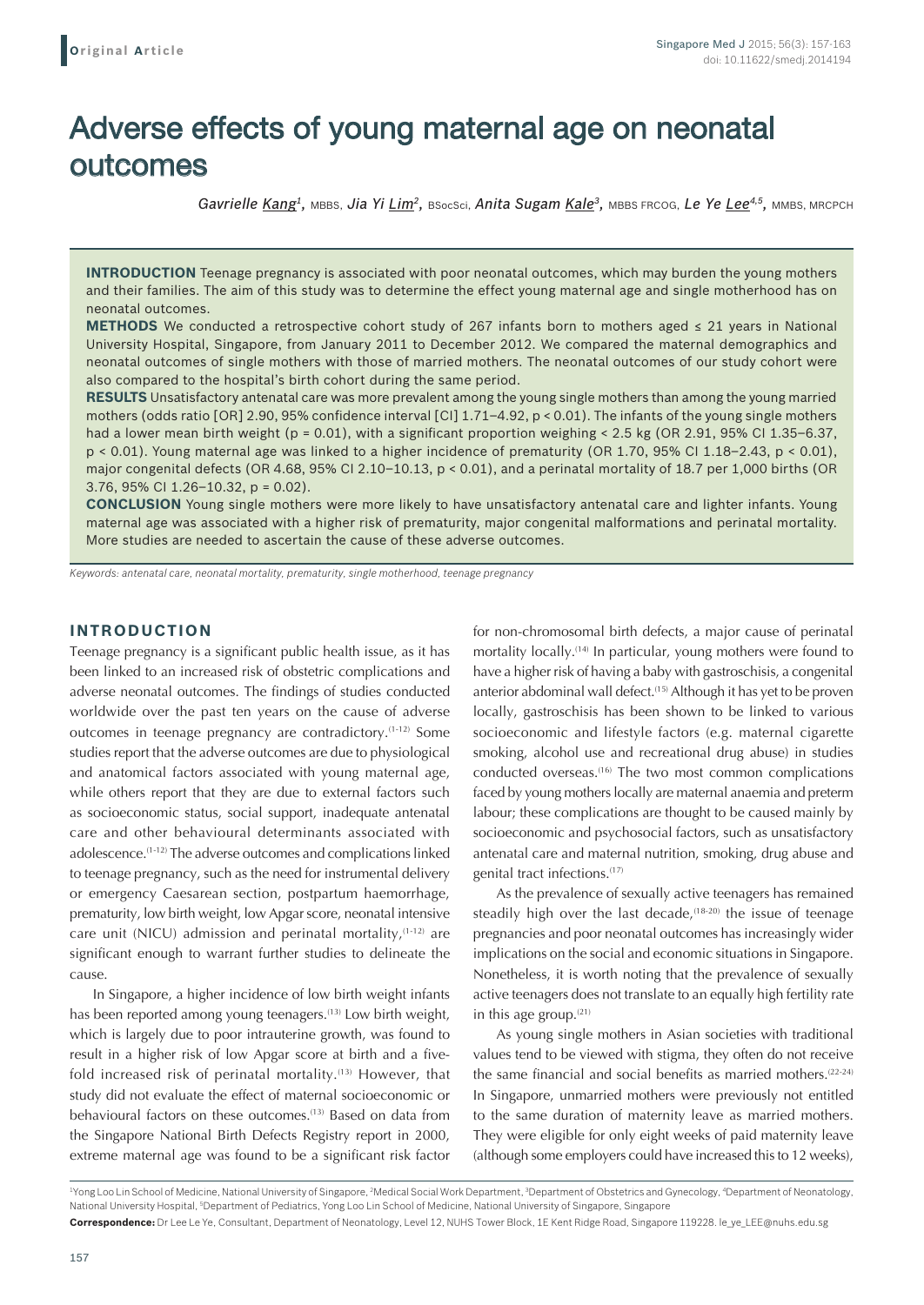a stark contrast to their married counterparts who were entitled to 16 weeks of paid maternity leave. However, this has been revised since 1 May 2013 to allow single mothers 12 weeks of paid maternity leave.<sup>(22)</sup> Children born out of wedlock are also not eligible for cash benefits via the Baby Bonus Scheme.(22,23) In addition, the typical profile of young single mothers (e.g. poor lifestyle habits, low educational qualifications, unemployment and lack of social support $(6,9)$  predisposes them to be trapped in the vicious cycle of their social circumstance. Those in such circumstances can now approach the Community Development Council for assistance; some applicable assistance schemes from the Ministry of Family and Social Development are the ComCare Child Care Fees Assistance and ComCare Social Support Projects Fund. Unfortunately, most young single mothers are unaware of these available resources, even though they are arguably the demographic that needs the attention, resources and funding.

Further information on this vulnerable population would have the potential to affect community and social planning (e.g. in the area of educational intervention as well as the implementation and funding of targeted programmes). Therefore, the aim of the present study was to compare the health outcomes of neonates born to young single mothers in the local population to those of neonates born to young married mothers. This was done to affirm or dispute the associations of young maternal age and single motherhood with adverse outcomes, which have been established in other studies around the world.

# **METHODS**

The present study was a retrospective cohort study of 267 infants who were born to mothers aged  $\leq$  21 years in National University Hospital (NUH), Singapore, from January 2011 to December 2012. Ethics approval was obtained from the Domain Specific Review Board of the National Healthcare Group.

The effect of marital status on neonatal outcomes was studied by comparing the birth outcomes of infants born to single mothers to those of infants born to married mothers within our study population of mothers aged ≤ 21 years. Mothers who were divorced  $(n = 1)$  were excluded from the analysis. The major neonatal morbidities of these 267 infants were also compared with the rest of the birth cohort (i.e. infants born to mothers aged > 21 years who delivered in NUH during the study period,  $n = 5,542$ ). For the analysis of the effect of young maternal age on neonatal outcomes, the latter group of infants was used as a control population.

Data on the following variables were collected: (a) maternal age at delivery; (b) ethnicity; (c) marital status; (d) adequacy of antenatal care; and (e) lifestyle habits during pregnancy (e.g. smoking, alcohol consumption and drug abuse). The neonatal outcomes studied were: (a) gestational age at birth; (b) birth weight percentiles; (c) NICU admissions; (d) incidence of major congenital malformations; and (e) perinatal mortality (stillbirths and neonatal deaths in hospital up to day 28 of life). Information on the maternal demographics were extracted from the patients' admission documents. The demographic details of the mothers were routinely collected during the antenatal booking visit, upon admission to the obstetrics ward, and/or when the patient was reviewed by the medical social worker (MSW). Data on obstetric and neonatal outcomes were extracted from NUH's computerised clinical documents.

For mothers who had antenatal visits in the first trimester, the gestational age at birth was determined based on either the date of the mother's last menstrual period or the first trimester dating scans. For mothers who sought antenatal care after the first trimester, the gestational age of their infants was clinically determined using the Ballard scoring system. Infants were categorised as 'preterm' (i.e. < 32 weeks), 'late preterm' (i.e. 32– 36 weeks) or 'term' (i.e.  $\geq$  37 weeks).

Antenatal care was classified as 'satisfactory' or 'unsatisfactory' based on how far along in the pregnancy the mothers were before they sought consultation for the first time and how regularly the mothers attended follow-ups. Mothers who had no visits booked, or who booked a visit after 16 weeks into the pregnancy (i.e. the window period for antenatal screening and potential interventions would have been missed) were classified as having unsatisfactory antenatal care. Antenatal care was also considered unsatisfactory if the number of follow-up visits was less than four, based on the World Health Organization (WHO)'s recommendation of a minimum of four antenatal visits.<sup>(25)</sup>

The birth weight centile of each infant was determined using the appropriate centile charts – the WHO's weight-for-age child growth standards for term girls and boys,<sup>(26)</sup> and Fenton's fetal-infant growth chart for preterm infants.(27) Low birth weight was defined as a birth weight of less than 2.5 kg, and 'small for gestational age' was defined as a birth centile  $\leq 10$ th percentile, based on the aforementioned centile charts, which take into account gestational age. Major congenital malformations were defined as structural defects present at the time of birth that required surgical intervention. Perinatal mortality included stillbirths and neonatal deaths occurring within the first 28 days of life.

Statistical analysis was performed using IBM SPSS Statistics software version 20.0 (IBM Corp, Armonk, NY, USA). Two-tailed Fisher's exact test was used to calculate the significance of the relative risk ratios, while independent samples *t*-test was used to compare the means. Mantel-Haenszel Chi-square test was used to determine whether there was any significant correlation between the variables and the respective outcomes. A p-value < 0.05 was considered statistically significant.

### **RESULTS**

The maternal characteristics of the study cohort are shown in Table I, while the neonatal outcomes are listed in Table II. Among the 267 young mothers in our study cohort, 69.7% were of Malay ethnicity and 50.2% were single mothers who had unplanned pregnancies. The median maternal age was 20 (range 15–21) years at delivery.

Antenatal care was unsatisfactory for 46.8% of the mothers, while 15.0% had absolutely no antenatal care (i.e. they presented only at delivery). Throughout the course of pregnancy, cigarette smoking was documented in 17.2% of the mothers, while alcohol consumption and substance abuse were documented in 2.6% and 0.7% of the mothers, respectively.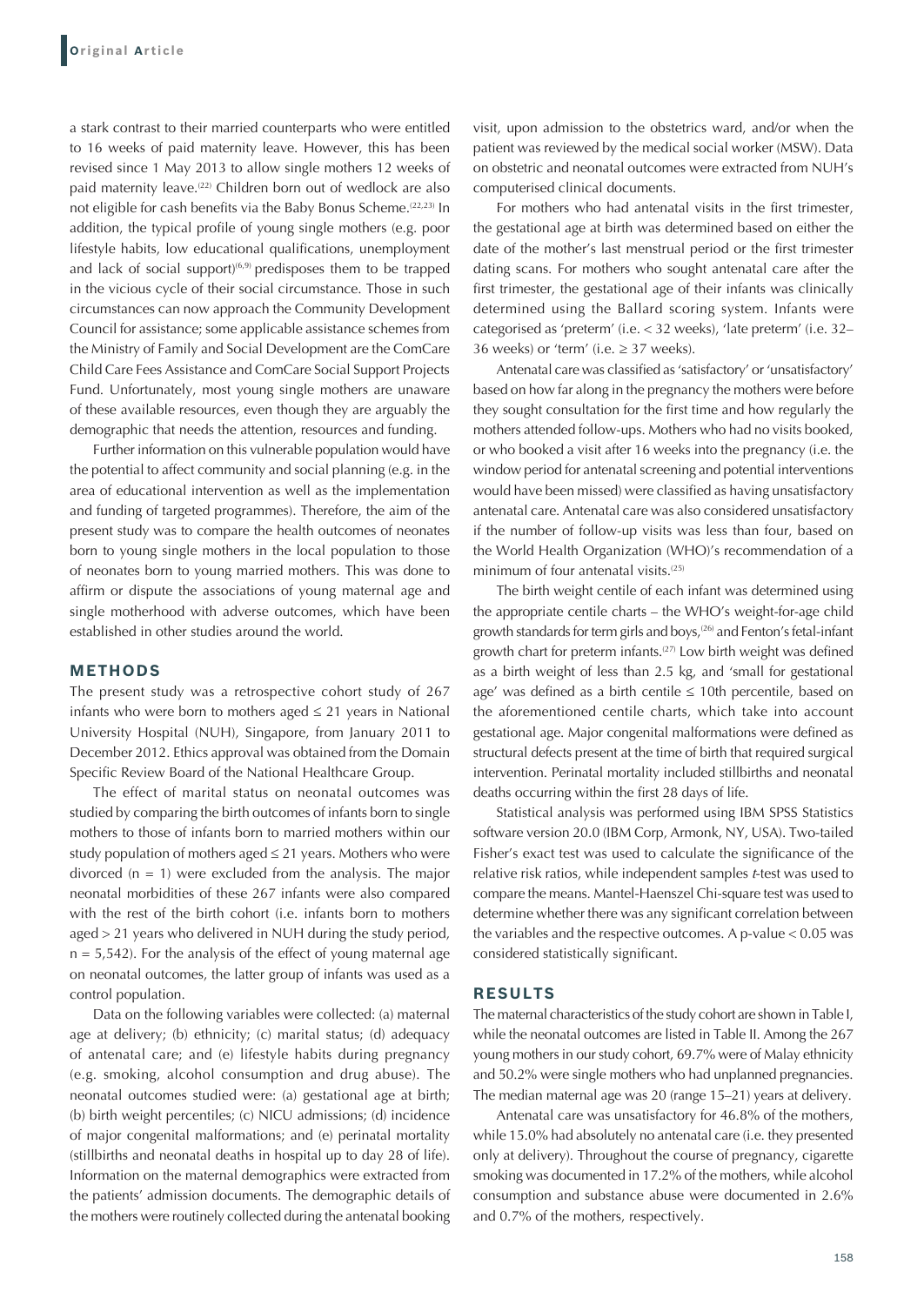# **Table I. Characteristics of the young mothers.**

| <b>Characteristic</b>               | $\frac{0}{0}$     |                    |                       | OR/mean    | 95% CI         | p-value    |
|-------------------------------------|-------------------|--------------------|-----------------------|------------|----------------|------------|
|                                     | All ( $n = 267$ ) | Single $(n = 134)$ | Married ( $n = 133$ ) | difference |                |            |
| <b>Ethnicity</b>                    |                   |                    |                       |            |                |            |
| Chinese                             | 17.2              | 13.4               | 21.0                  | 0.58       | $0.29 - 1.17$  | 0.11       |
| Malay                               | 69.7              | 74.6               | 64.7                  | 1.61       | $0.92 - 2.82$  | 0.09       |
| Indian                              | 9.7               | 7.5                | 12.0                  | 0.59       | $0.24 - 1.44$  | 0.22       |
| <b>Others</b>                       | 3.4               | 4.5                | 2.3                   | 2.03       | $0.44 - 10.50$ | 0.50       |
| Maternal age at delivery* (yr)      | $20(15-21)$       | $19(15-21)$        | $20(15-21)$           | <b>NA</b>  | <b>NA</b>      | 0.01       |
| <b>Adequacy of antenatal care</b>   |                   |                    |                       |            |                |            |
| Unsatisfactory                      | 46.8              | 59.7               | 33.8                  | 2.90       | $1.71 - 4.92$  | ${}< 0.01$ |
| No antenatal care                   | 15.0              | 23.9               | 6.0                   | 4.90       | $2.05 - 12.12$ | ${}< 0.01$ |
| <b>Maternal behavioural factors</b> |                   |                    |                       |            |                |            |
| Cigarette smoking                   | 17.2              | 20.9               | 13.5                  | 1.69       | $0.84 - 3.40$  | 0.14       |
| Alcohol consumption                 | 2.6               | 3.7                | 1.5                   | 2.54       | $0.43 - 19.26$ | 0.45       |
| Substance abuse                     | 0.7               | 0.7                | 0.8                   | 0.99       | $0.03 - 36.71$ | 1.00       |

\*Data presented as median (range). CI: confidence interval; NA: not applicable; OR: odds ratio

#### **Table II. Neonatal outcomes of infants born to young mothers.**

| <b>Neonatal outcome</b>                                 | $\%$              |                    |                       | OR/mean    | 95% CI          | p-value |
|---------------------------------------------------------|-------------------|--------------------|-----------------------|------------|-----------------|---------|
|                                                         | All ( $n = 267$ ) | Single $(n = 134)$ | Married ( $n = 133$ ) | difference |                 |         |
| Gender of baby*                                         | 1.04              | 1.03               | 1.05                  | 0.985      | $0.59 - 1.64$   | 1.00    |
| Mean birth weight (g)                                   | 2,876             | 2,795              | 2,959                 | $-164$     | $-292$ to $-37$ | 0.01    |
| Low birth weight $(2.5 \text{ kg})$                     | 15.7              | 22.4               | 9.0                   | 2.91       | $1.35 - 6.37$   | 0.01    |
| Birth weight $\leq 10$ th percentile                    | 21.4              | 23.9               | 18.8                  | 1.36       | $0.72 - 2.55$   | 0.37    |
| Mean gestational age (wk)                               | 37.8              | 37.5               | 38.1                  | $-0.5$     | $-1.14$ to 0.09 | 0.09    |
| <b>Gestational age (wk)</b>                             |                   |                    |                       |            |                 |         |
| < 32                                                    | 3.4               | 5.2                | 1.5                   | 3.61       | $0.67 - 25.66$  | 0.17    |
| $32 - 36$ <sup>+</sup>                                  | 11.6              | 11.2               | 12.0                  | 0.92       | $0.41 - 2.07$   | 0.85    |
| $37 - 42$                                               | 85.0              | 83.6               | 86.5                  | 0.80       | $0.39 - 1.65$   | 0.61    |
| NICU and special care admission                         | 10.5              | 14.2               | 6.8                   | 2.28       | $0.93 - 5.70$   | 0.07    |
| <b>Major congenital defects</b>                         | 3.4               | 3.7                | 3.0                   | 1.25       | $0.28 - 5.69$   | 1.00    |
| Incidence of stillbirths per 1,000 births               | 7.5               | 7.5                | 7.7                   | 0.99       | $0.03 - 36.71$  | 1.00    |
| Incidence of neonatal mortality per<br>1,000 livebirths | 11.2              | 14.9               | 7.5                   | 2.00       | $0.14 - 56.42$  | 1.00    |
| <b>Emergency Caesarian section</b>                      | 8.6               | 10.4               | 6.8                   | 1.61       | $0.62 - 4.20$   | 0.38    |

\*Data presented as ratio of male‑to‑female babies. †Range <sup>=</sup> <sup>32</sup> weeks to 36 weeks and 6 days. CI: confidence interval; NICU: neonatal intensive care unit; OR: odds ratio

The majority (85.0%) of the infants were born at term, with only 3.4% born before 32 weeks. Major congenital defects (i.e. defects that require surgical intervention) were noted in 3.4% of the infants, and NICU and special care admissions were required for 10.5% of the infants. The incidence of stillbirths was 7.5 per 1,000 births, while the incidence of neonatal deaths was 11.2 per 1,000 livebirths. The distribution of birth weight percentiles in the study population was largely skewed toward the left of the curve (i.e. the infants were lighter). About 21% of the infants were small for gestational age (i.e.  $\leq$  10th percentile) and 79.0% were  $\leq$  50th percentile; 15.7% had low birth weight  $(< 2,500 \text{ g})$ .

Adjustment for maternal smoking during pregnancy and level of antenatal care showed no significant correlation between these variables and low birth weight ( $p = 0.91$  and  $p = 0.34$ , respectively) and low birth centiles ( $p = 0.35$  and  $p = 0.13$ , respectively) (Table III). Although prematurity was found to be

## **Table III. Results of the Chi‑square tests for potential confounders.**

| Variable                | <b>Outcome</b>                        | p-value     |
|-------------------------|---------------------------------------|-------------|
| <b>Maternal smoking</b> | Prematurity                           | 0.53        |
|                         | Low birth weight $(< 2.5 \text{ kg})$ | 0.91        |
|                         | Small for gestational age             | 0.23        |
|                         | Low birth centiles                    | 0.35        |
| Antenatal care          | Prematurity                           | 0.34        |
|                         | Low birth weight $(< 2.5 \text{ kg})$ | 0.34        |
|                         | Small for gestational age             | 0.14        |
|                         | Low birth centiles                    | 0.13        |
| <b>Prematurity</b>      | NICU admissions                       | ${}_{0.01}$ |
|                         | Low birth weight $(< 2.5 \text{ kg})$ | 0.01        |
|                         | Small for gestational age             | ${}_{0.01}$ |
|                         | Low birth centiles                    | 0.88        |

Note: The Mantel‑Haenszel Chi‑square test was used to analyse for correlations between potential confounding variables and outcomes. All variable‑outcome pairs with small cell counts were omitted; degrees of freedom = 1. NICU: neonatal intensive care unit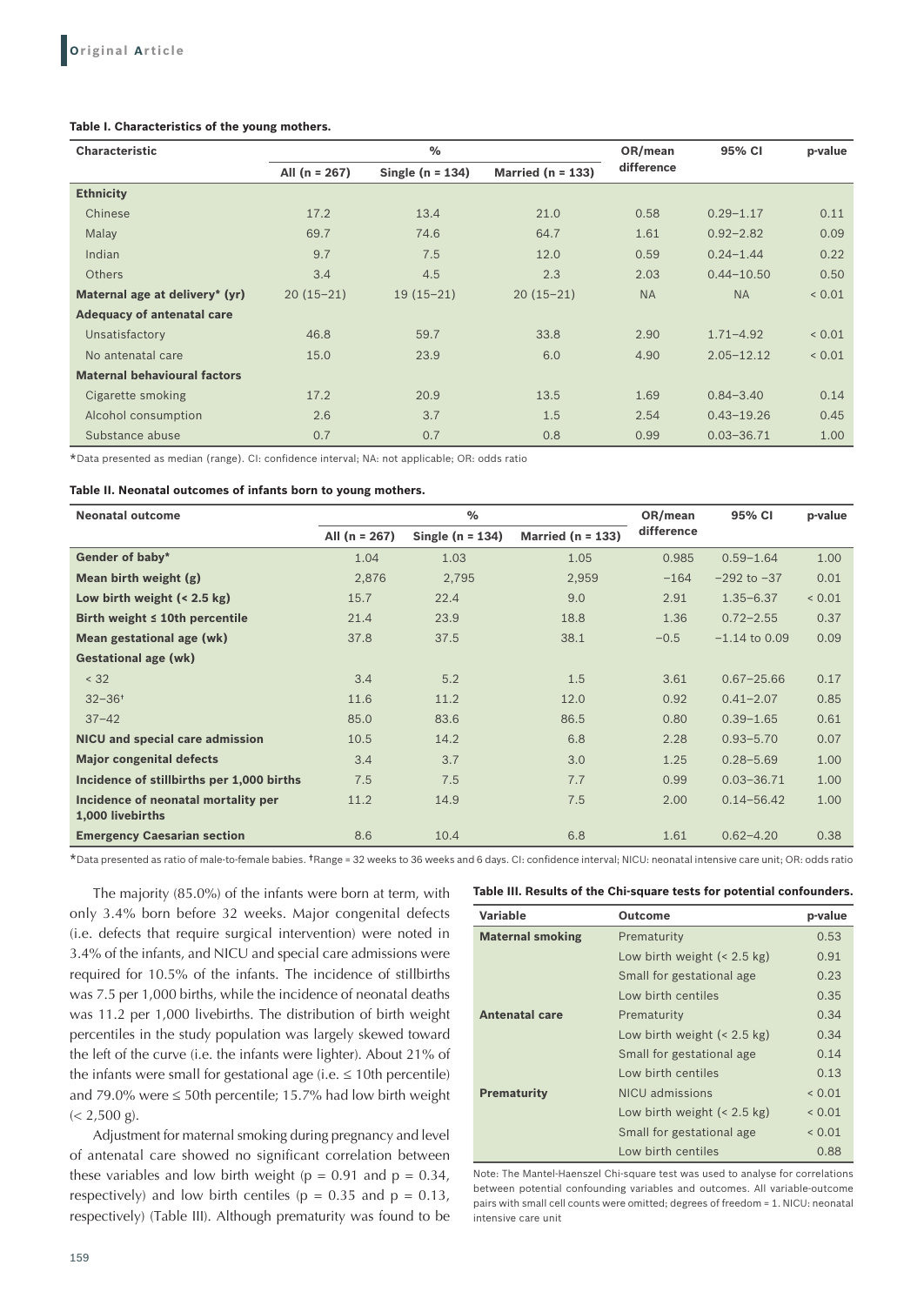| <b>Outcome</b>                       | $\%$                     |                                   |      | 95% CI         | p-value     |
|--------------------------------------|--------------------------|-----------------------------------|------|----------------|-------------|
|                                      | Study cohort $(n = 267)$ | Control population* $(n = 5,542)$ |      |                |             |
| Preterm births (< 37 weeks)          | 15.0                     | 9.4                               | 1.70 | $1.18 - 2.43$  | ${}_{0.01}$ |
| Major congenital defects             | 3.4                      | 0.7                               | 4.68 | $2.10 - 10.13$ | ${}_{0.01}$ |
| Perinatal mortality per 1,000 births | 18.7                     | 5.1                               | 3.76 | $1.26 - 10.32$ | 0.02        |
| Stillbirths per 1,000 births         | 7.5                      | 3.1                               | 2.45 | $0.39 - 11.10$ | 0.22        |
| Neonatal deaths per 1,000 livebirths | 11.2                     | 2.0                               | 5.71 | $1.26 - 22.17$ | 0.02        |
| NICU and special care admissions     | 10.5                     | 11.9                              | 0.87 | $0.57 - 1.32$  | 0.56        |

Table IV. Comparison of the outcomes of the study cohort with those of the rest of the birth cohort at the National University Hospital, **Singapore, during the same period (January 2011–December 2012).**

\*Control population consists of the rest of the birth cohort in the National University Hospital, Singapore (i.e. infants born to mothers aged <sup>&</sup>gt; <sup>21</sup> years). CI: confidence interval; NICU: neonatal intensive care unit; OR: odds ratio

significantly associated with low birth weight ( $p < 0.01$ ) and a birth centile  $\leq 10$ th percentile (i.e. small for gestational age)  $(p < 0.01)$ , it did not account for the leftward skewing of the weight percentiles ( $p = 0.88$ ). Among the young mothers, 61.0% required MSW referrals for reasons such as single motherhood, financial and/or social difficulties, troubled family circumstances and concerns regarding the care of their infants.

Tables I and II also include data on the young mothers and their infants, according to their marital status (i.e. single or married). The mean maternal age at delivery was found to be statistically lower for the single mothers than for the married mothers (19.03 years vs. 19.98 years,  $p < 0.01$ ). About 60% of the single mothers had unsatisfactory antenatal care, while only 33.8% of the married mothers had this problem (odds ratio [OR] 2.90, 95% confidence interval [CI] 1.71–4.92,  $p < 0.01$ ). In fact, 23.9% of the single mothers had never seen an obstetrician prior to delivery; this percentage was much lower among the married mothers (6.0%) (OR 4.90, 95% CI 2.05–12.12,  $p < 0.01$ ).

Infants born to single young mothers had a lower mean birth weight (2,795 g) than those born to married young mothers  $(2,959 \text{ g})$  (p = 0.01). The proportion of infants who were of low birth weight was 2.91 times higher among the single mothers when compared with the married mothers ( $p < 0.01$ ). The incidence of early prematurity (i.e. gestational age < 32 weeks) was also more common among the single mothers, although this difference was not statistically significant ( $p = 0.17$ ).

Overall, maternal marital status was not found to have any significant effect on gestational age, NICU admissions, major congenital abnormalities, mean Apgar scores (at both the first and fifth minute of life) and perinatal mortality. There was also no significant difference between the single and married mothers in terms of their maternal behavioural attributes (i.e. smoking, alcohol consumption and substance abuse during pregnancy), the incidence of obstetric complications, and the need for emergency operative delivery.

Table IV compares the outcomes of our study cohort  $(n = 267)$  with the rest of NUH's birth cohort during the same period (i.e. infants born to mothers aged  $> 21$  years,  $n = 5,542$ ). We found that with young maternal age, the OR for prematurity (i.e. gestational age < 37 weeks) was 1.70 times higher (95% CI 1.18–2.43,  $p < 0.01$ ). Adjustment for possible confounders,

such as maternal smoking and quality of antenatal care, showed no statistically significant correlation between these factors and prematurity. We also found that a significantly higher proportion of infants in the study cohort were born with major congenital defects as compared to the control population (3.4% vs. 0.7%; OR 4.68, 95% CI 2.10–10.13, p < 0.01). If good antenatal care had been practiced, about 30% of these defects could have been detected before birth.

Death in the perinatal period was also significantly higher in our study cohort than in the control population (18.7 per 1,000 births vs. 5.1 per 1,000 births; OR 3.76, 95% CI 1.26– 10.32,  $p = 0.02$ ). Specifically, neonatal mortality was found to be higher in the study cohort (11.2 per 1,000 livebirths) than in the control population (2.0 per 1,000 livebirths) (OR 5.71, 95% CI 1.26–22.17,  $p = 0.02$ ). These neonatal deaths were due to either extreme prematurity or lethal congenital malformation. Stillbirths, however, were not significantly higher in the study cohort (OR 2.45, 95% CI 0.39–11.10, p = 0.22). Interestingly, the NICU and special care admissions of both groups were also not significantly different (OR 0.87, 95% CI 0.57–1.32, p = 0.56).

## **DISCUSSION**

The results of the present study show that young maternal age  $(\leq 21$  years) is linked to a higher incidence of prematurity (OR 1.70), congenital malformations (OR 4.68) and neonatal death (OR 5.71). A distribution of birth weights that are predominantly around the lower percentiles was also observed among the young mothers. While the association between young maternal age and low birth weight is consistent with the conclusions of previous publications from Central Africa,<sup>(1)</sup> Nepal,<sup>(3)</sup> India,<sup>(5,12)</sup> Nigeria,<sup>(6)</sup> the United States<sup>(8)</sup> and Singapore, $(13)$  it contradicts the results of previous studies conducted in Nepal<sup>(7)</sup> and Finland.<sup>(9)</sup> These studies, however, used different cutoff ages to define 'young maternal age'. The following factors were found to contribute to the low birth weights of infants born to young mothers: (a) poor antenatal care; $(1,9)$  (b) inadequate weight gain during pregnancy; $(2)$  and (c) maternal anaemia.(6) Inadequate maternal weight gain was found to be a cause of low birth weight, prematurity and infant mortality in a study from Missouri, United States.<sup>(2)</sup> Notably, younger mothers were found to have shorter and lighter statures, with body mass indexes that were lower than their older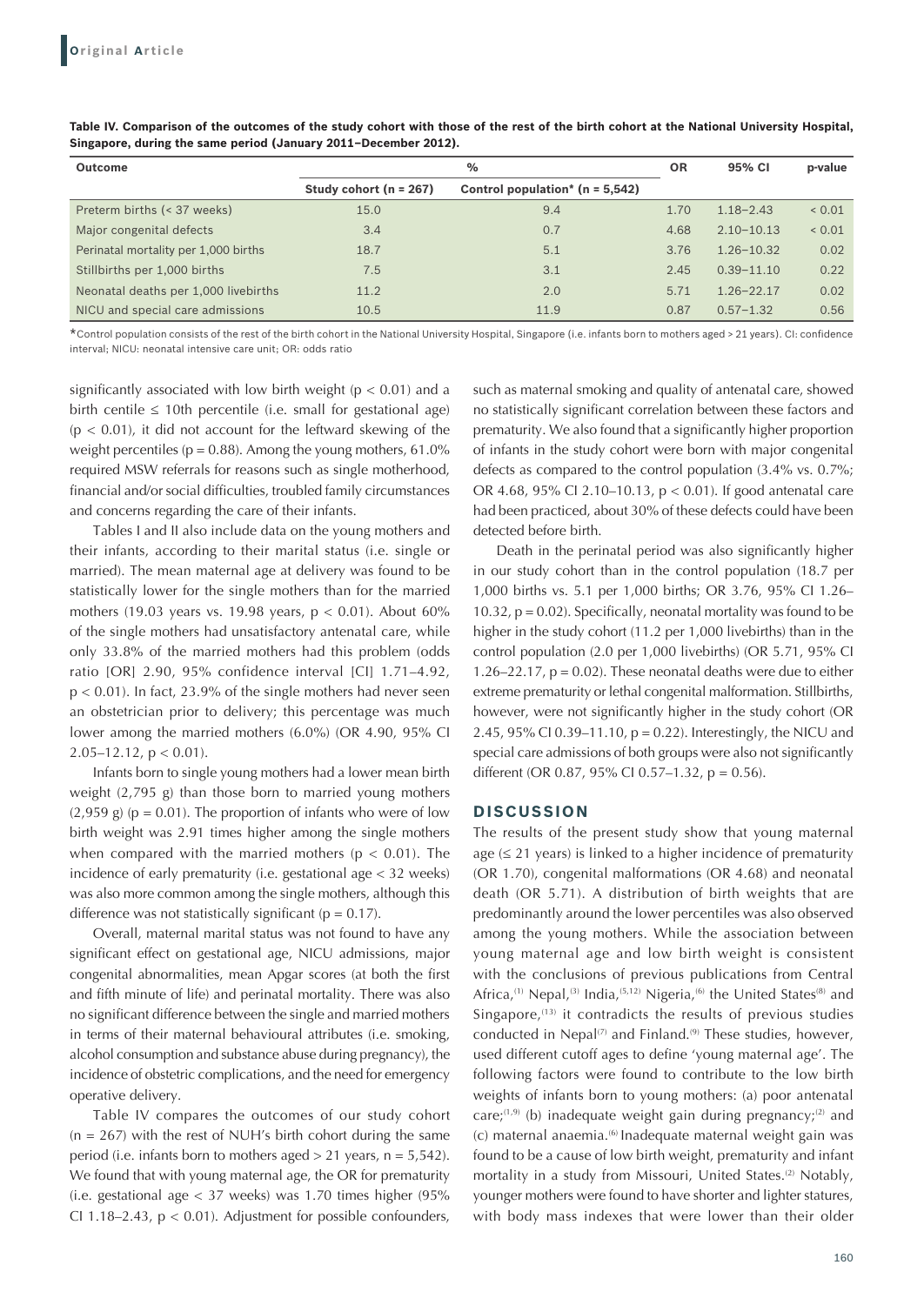counterparts.(9,12) However, the significance of this finding on infant birth weight is disputable.

Although young maternal age was associated with prematurity in studies conducted in Singapore,  $(17)$  Nepal,  $(3,7)$  India,  $(5,12)$ Nigeria<sup>(6)</sup> and the United States,<sup>(8)</sup> it was not found to have any significant effect on gestational age in publications from Central Africa<sup>(1)</sup> and Finland.<sup>(9)</sup> The following factors were found to contribute toward a higher incidence of prematurity among young mothers: (a) inadequate maternal weight gain;<sup>(2)</sup> (b) poor antenatal care;<sup>(5,17)</sup> (c) low socioeconomic status;<sup>(6)</sup> (d) maternal anaemia; $(6,12,17)$  and (e) negative lifestyle factors (e.g. smoking, alcohol consumption, drug abuse, poor nutrition and presence of genital tract infections).(17)

Pregnancy in adolescence was found to be a risk factor for neonatal mortality in studies conducted in India,<sup>(5)</sup> Nigeria,<sup>(6)</sup> the United States<sup>(8,10)</sup> and Nepal,<sup>(11)</sup> but not in studies conducted in Nepal,<sup>(3)</sup> Brazil<sup>(4)</sup> and Finland.<sup>(9)</sup> The higher rates of neonatal mortality among young mothers could be explained by socioeconomic,<sup>(10)</sup> behavioural and healthcare factors.<sup>(5,6)</sup> Adjustment for these confounders showed that on its own, young maternal age was unlikely to be the cause of neonatal mortality.<sup>(5,10,11)</sup> In essence, the findings of the present study are consistent with those of some studies, while contradicting others. A nationwide study on the pregnancy outcomes of young mothers will allow a more accurate picture of these factors.

We believe that the increased incidence of prematurity among young mothers is a potential contributing factor to the higher incidence of neonatal death observed in the same group. The higher incidence of severe congenital malformations in this group may also contribute to the higher incidence of neonatal deaths. When we compared the results of the present study to a local retrospective study of teenage pregnancy cases between 1994 and 2000,<sup>(14)</sup> we found that the incidence of congenital defects was higher in our study cohort of young mothers. In both studies, only major congenital defects were considered. Some of these congenital defects and malformations could have been detected, with the potential for intervention, if antenatal obstetric care had been satisfactory. Unfortunately, about half of the young mothers in our study cohort had unsatisfactory obstetric care. The high perinatal and neonatal mortality rates in the present study are worrying (18.7 per 1,000 births and 11.2 per 1,000 livebirths, respectively), especially when compared to those of the general Singapore population (3.7 per 1,000 births and 1.2 per 1,000 livebirths, respectively). $(28,29)$ 

The lower birth weights observed among infants born to young mothers could have been due to a combination of factors, such as inadequate maternal nutrition, inadequate weight gain during pregnancy,<sup>(2)</sup> shorter stature<sup>(13)</sup> and anaemia during pregnancy; $(6,9)$  these factors were not investigated in the present study. A study by Kurth et al concluded that adolescent women had a significantly higher risk of having infants with lower birth weights; this was, in part, due to the lower frequency of antenatal visits among these women.<sup>(1)</sup> Other studies with similar results failed to determine the exact causative factor that results in low birth weights among the infants of young mothers.  $(3,5,6,8)$  As the proportion of young mothers who have infants with low birth weights is high, it is important that efforts to find the exact causative factor are not dampened.

In the present study, stratification of the data by adjusting for possible confounding variables showed that, on their own, lifestyle factors and the level of antenatal care were not causative in these adverse neonatal outcomes (i.e. low birth weight, prematurity, high incidence of congenital defects and high neonatal mortality). While a direct correlation between these outcomes and young maternal age cannot be proven, there is no doubt that an association exists. More studies will be needed to precisely determine the causative variable. It is likely that these outcomes are due to the physiological and anatomical traits of adolescent mothers, or a mix of several contributory factors, including behavioural and lifestyle choices, antenatal care and socioeconomic factors.

As the precise causative factors have yet to be identified, interventions that focus only on maternal lifestyle changes and antenatal health-seeking behaviour may not result in drastic improvements in neonatal outcomes. However, it is still beneficial to provide financial assistance and promote quality antenatal care, especially among young single mothers.<sup>(1,6,9)</sup> In April 2013, Singapore's Ministry of Health revised the Medifund eligibility criteria such that it enabled support for needy patients requiring antenatal care.(30) While such a revision can potentially benefit young single mothers, information on this Medifund revision needs to be actively disseminated to primary care physicians in order for optimal care and support to be achieved for this group of mothers. With better support, the detection of fetal abnormalities may be improved, allowing earlier interventions, and thus, lower incidences of neonatal morbidities.

Based on the results of the present study, it may be worthwhile to implement social measures targeted at vulnerable populations. These social measures should aim to lower the incidence of unplanned pregnancies in young and unmarried girls (e.g. through sex education and/or by promoting an awareness of the adverse neonatal outcomes associated with young maternal age). Young single mothers are especially vulnerable, as trends have shown that many of these mothers come from low-income families and have lower educational qualifications. As these mothers usually leave school early (at the primary or secondary level), they tend to have less employment opportunities. The high costs of raising a child superimposed with a lower earning capacity are likely to result in financial difficulties for these mothers. Knowledge of new policies $(30)$  implemented to help needy patients may encourage and improve support for basic antenatal care among single teenage mothers.

As the findings of the present study are based on data obtained from a single hospital (i.e. NUH, which is only one of the three restructured birthing hospitals in Singapore), they may not be representative of all teenage mothers in Singapore. Further studies are needed to uncover the incidence of teenage pregnancy in Singapore and the neonatal outcomes of this group of mothers. By gaining a better understanding of the situation, antenatal and neonatal support for this group can be improved.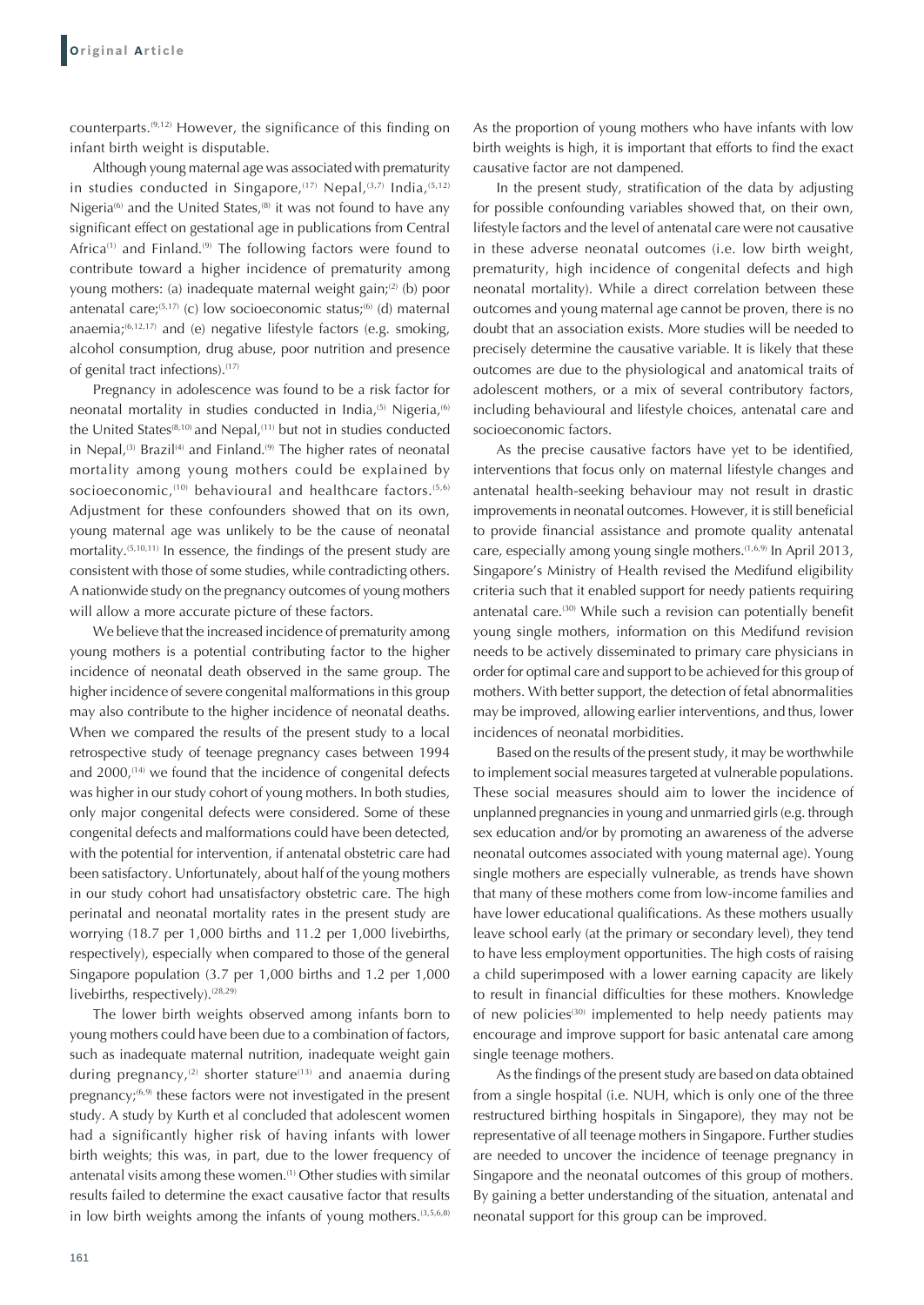The present study was not without limitations. The low birth weights of the infants in our study cohort could have been due to a number of factors, including decreased placental nutrition (i.e. intrauterine growth restriction), prematurity, mothers who had smaller builds (due to their young age) and anomalies. Unfortunately, we were only able to study variables that were routinely documented in the case notes of obstetric patients. We were also not able to assess or adjust for other possible confounders for the associations studied, such as maternal nutrition, anaemia, stature, body mass index and adequacy of weight gained during pregnancy, due to poor follow-up in a significant proportion of the patients. This is a known inherent flaw of retrospective cohort studies. Also, although we found that preterm births could have been a possible confounding factor leading to infants with low birth weights and infants who were small for gestational age, prematurity did not account for the skewed distribution toward the lower birth weight percentiles.

In the present study, the number of neonatal morbidities was small. This meant that the stratification of outcomes by potential confounders could not be accurately analysed for all variables using the Mantel-Haenszel Chi-square test. Between the maternal groups (i.e. single vs. married), the numbers may not reach statistical significance due to the infrequent rates of neonatal morbidities in Singapore.

Trends in socioeconomic markers could only be studied in young mothers who were referred to MSWs. As these mothers were referred to MSWs precisely because of financial or social concerns, the generalisability of the demographic profile of these patients to all young single mothers in Singapore is limited. We were unable to accurately identify a specific population of adolescent girls who may be more vulnerable to single teenage motherhood, although a significant proportion of our study cohort was from low socioeconomic backgrounds, and had low levels of education and no employment. A population-based study should be conducted to obtain more accurate data regarding the effect of various socioeconomic markers on all young mothers in Singapore.

In terms of lifestyle factors during pregnancy, such as smoking, alcohol consumption and drug abuse, there is a significant potential for reporting bias. Our MSWs estimated that the actual numbers for maternal smoking are much higher than what was documented in the present study. In other words, maternal smoking could have been a silent confounding variable in our outcomes, as we had no way of adjusting for it.

Birth weight percentiles were charted based on WHO's weight-for-age child growth standards and Fenton's fetal-infant growth chart. These are international scales, which may not accurately represent the birth weight distribution of an Asian population. However, we were limited by the fact that Singapore does not have its own growth percentile charts. Furthermore, the birth weights in the control population were not studied, and therefore, could not be used as a direct measure for comparison.

Among the mothers who received adequate antenatal care (i.e. had opportunity for screening or diagnostic tests), there was the option of pregnancy termination in the event that severe fetal anomalies were detected antenatally. This could have resulted in a lower incidence of actual live births of infants with congenital malformations in the NUH dataset. However, this was only the case for mothers who had adequate antenatal care. The lack of satisfactory antenatal care in 46.8% of the young mothers in our study cohort could have accounted for the high rate of congenital malformations observed in the present study.

As NUH is a tertiary birthing unit, it receives many *in utero* transfers for infants with congenital malformations and complex cases requiring special or intensive neonatal care. Hence, a much higher baseline incidence of prematurity and major congenital malformations is present in our control population. This is reflected in the high special and intensive care admission rates in the baseline population.

To conclude, young maternal age is found to be associated with a higher risk of prematurity, congenital malformations, neonatal mortality and low birth weight percentiles. With the recent revision in the Medifund eligibility, which results in assistance being extended to this vulnerable group of mothers, we hope to see a reduction in the incidence of adverse neonatal outcomes. More studies need to be conducted to ascertain the exact causative variable that results in these outcomes.

## **ACKNOWLEDGEMENTS**

We thank Eva Chow, Benjamin Png Ke Hao, Chua Wan Zhi, Christina d/o Anatharaju and Tang Kar Wai from the Department of Medical Social Work for their assistance in the care of the study cohort and in the formation of the database for the present study. We also thank Shireen Ong from the Obstetrics and Gynaecology Department for her assistance in retrieving the data needed, and Rajgor Dimple Dayaram for her assistance in editing, formatting and submitting the manuscript.

#### **REFERENCES**

- 1. Kurth F, Bélard S, Mombo-Ngoma G, et al. Adolescence as risk factor for adverse pregnancy outcome in Central Africa--a cross-sectional study. PLoS One 2010; 5:e14367.
- 2. Harper LM, Chang JJ, Macones GA. Adolescent pregnancy and gestational weight gain: do the Institute of Medicine recommendations apply? Am J Obstet Gynecol 2011; 205:140.e1-8.
- 3. Yadav S, Choudhary D, Narayan KC, et al. Adverse reproductive outcomes associated with teenage pregnancy. Mcgill J Med 2008; 11:141-4.
- 4. Restrepo-Méndez MC, Barros AJ, Santos IS, et al. Childbearing during adolescence and offspring mortality: findings from three population-based cohorts in southern Brazil. BMC Public Health 2011; 11:781.
- 5. Mukhopadhyay P, Chaudhuri RN, Paul B. Hospital-based perinatal outcomes and complications in teenage pregnancy in India. J Health Popul Nutr 2010; 28:494-500.
- 6. Ezegwui HU, Ikeako LC, Ogbuefi F. Obstetric outcome of teenage pregnancies at a tertiary hospital in Enugu, Nigeria. Niger J Clin Pract 2012; 15:147-50.
- 7. Stewart CP, Katz J, Khatry SK, et al. Preterm delivery but not intrauterine growth retardation is associated with young maternal age among primiparae in rural Nepal. Matern Child Nutr 2007; 3:174-85.
- 8. Chen XK, Wen SW, Fleming N, et al. Teenage pregnancy and adverse birth outcomes: a large population based retrospective cohort study. Int J Epidemiol 2007; 36:368-73.
- 9. Raatikainen K, Heiskanen N, Verkasalo PK, Heinonen S. Good outcome of teenage pregnancies in high-quality maternity care. Eur J Public Health 2006; 16:157-61.
- 10. Markovitz BP, Cook R, Flick LH, Leet TL. Socioeconomic factors and adolescent pregnancy outcomes: distinctions between neonatal and post-